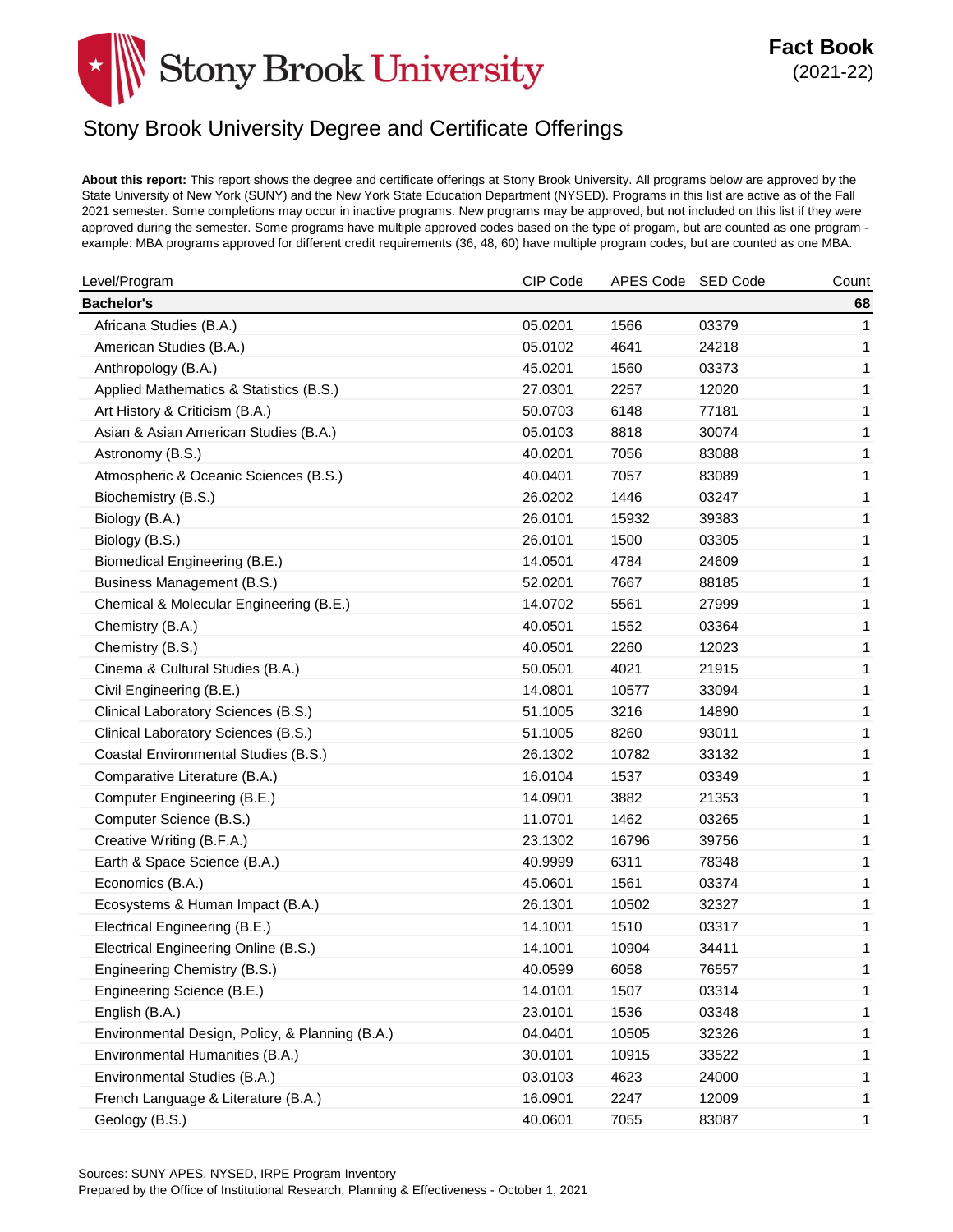

| Level/Program                                          | CIP Code | APES Code | SED Code | Count        |
|--------------------------------------------------------|----------|-----------|----------|--------------|
| Globalization Studies & International Relations (B.A.) | 30.2001  | 6104      | 76904    | 1            |
| Health Science (B.S.)                                  | 51.0000  | 4023      | 21917    | $\mathbf{1}$ |
| Health Science (B.S.)                                  | 51.0000  | 4205      | 22590    | $\mathbf 1$  |
| History (B.A.)                                         | 54.0101  | 1562      | 03375    | $\mathbf{1}$ |
| Human Evolutionary Biology (B.S.)                      | 26.1303  | 11852     | 36474    | $\mathbf 1$  |
| Information Systems (B.S.)                             | 11.0401  | 7847      | 89271    | 1.           |
| Italian Studies (B.A.)                                 | 16.0902  | 1521      | 03330    | $\mathbf 1$  |
| Journalism (B.A.)                                      | 09.0401  | 9438      | 31033    | $\mathbf{1}$ |
| Linguistics (B.A.)                                     | 16.0102  | 1538      | 03350    | $\mathbf{1}$ |
| Marine Sciences (B.S.)                                 | 26.1302  | 8910      | 07099    | $\mathbf 1$  |
| Marine Vertebrate Biology (B.S.)                       | 26.1302  | 8912      | 24263    | 1.           |
| Mass Communication (B.S.)                              | 09.0102  | 17594     | 41461    | $\mathbf{1}$ |
| Mathematics (B.S.)                                     | 27.0101  | 1544      | 03356    | $\mathbf{1}$ |
| Mechanical Engineering (B.E.)                          | 14.1901  | 1511      | 03318    | $\mathbf{1}$ |
| Multidisciplinary Studies (B.A.)                       | 30.9999  | 1567      | 03380    | $\mathbf 1$  |
| Music (B.A.)                                           | 50.0901  | 1515      | 03324    | $\mathbf{1}$ |
| Nursing (B.S.)                                         | 51.3801  | 1527      | 03337    | $\mathbf 1$  |
| Nursing (B.S.)                                         | 51.3801  | 3950      | 21591    | $\mathbf{1}$ |
| Pharmacology (B.S.)                                    | 26.1001  | 3493      | 19516    | 1            |
| Philosophy (B.A.)                                      | 38.0101  | 1541      | 03353    | $\mathbf 1$  |
| Physics (B.S.)                                         | 40.0801  | 1548      | 03360    | $\mathbf{1}$ |
| Political Science (B.A.)                               | 45.1001  | 1564      | 03377    | $\mathbf{1}$ |
| Polysomnographic Technology (B.S.)                     | 51.0917  | 13374     | 37925    | $\mathbf{1}$ |
| Psychology (B.A.)                                      | 42.0101  | 1555      | 03368    | 1            |
| Psychology (B.S.)                                      | 42.0101  | 6850      | 82174    | $\mathbf 1$  |
| Respiratory Care (B.S.)                                | 51.0908  | 3374      | 19228    | $\mathbf 1$  |
| Respiratory Care (B.S.)                                | 51.0908  | 3375      | 19229    | $\mathbf{1}$ |
| Social Work (B.S.)                                     | 44.0701  | 1556      | 03369    | $\mathbf{1}$ |
| Sociology (B.A.)                                       | 45.1101  | 1565      | 03378    | 1            |
| Spanish Language & Literature (B.A.)                   | 16.0905  | 2249      | 12011    | $\mathbf 1$  |
| Studio Art (B.A.)                                      | 50.0702  | 6149      | 77182    | 1            |
| Sustainability Studies (B.A.)                          | 30.3301  | 10504     | 32325    | 1            |
| Technological Systems Management (B.S.)                | 30.3101  | 5892      | 29274    | 1            |
| Women's & Gender Studies (B.A.)                        | 05.0207  | 4028      | 21929    | 1            |
| <b>Master's</b>                                        |          |           |          | 89           |
| Accounting (M.B.A.)                                    | 52.0301  | 11904     | 36603    | 1            |
| Accounting (M.B.A.)                                    | 52.0301  | 11905     | 36604    | 1            |
| Accounting (M.S.)                                      | 52.0301  | 13458     | 37717    | $\mathbf{1}$ |
| Adolescence Education: Biology (M.A.T.)                | 13.1322  | 5156      | 26334    | $\mathbf{1}$ |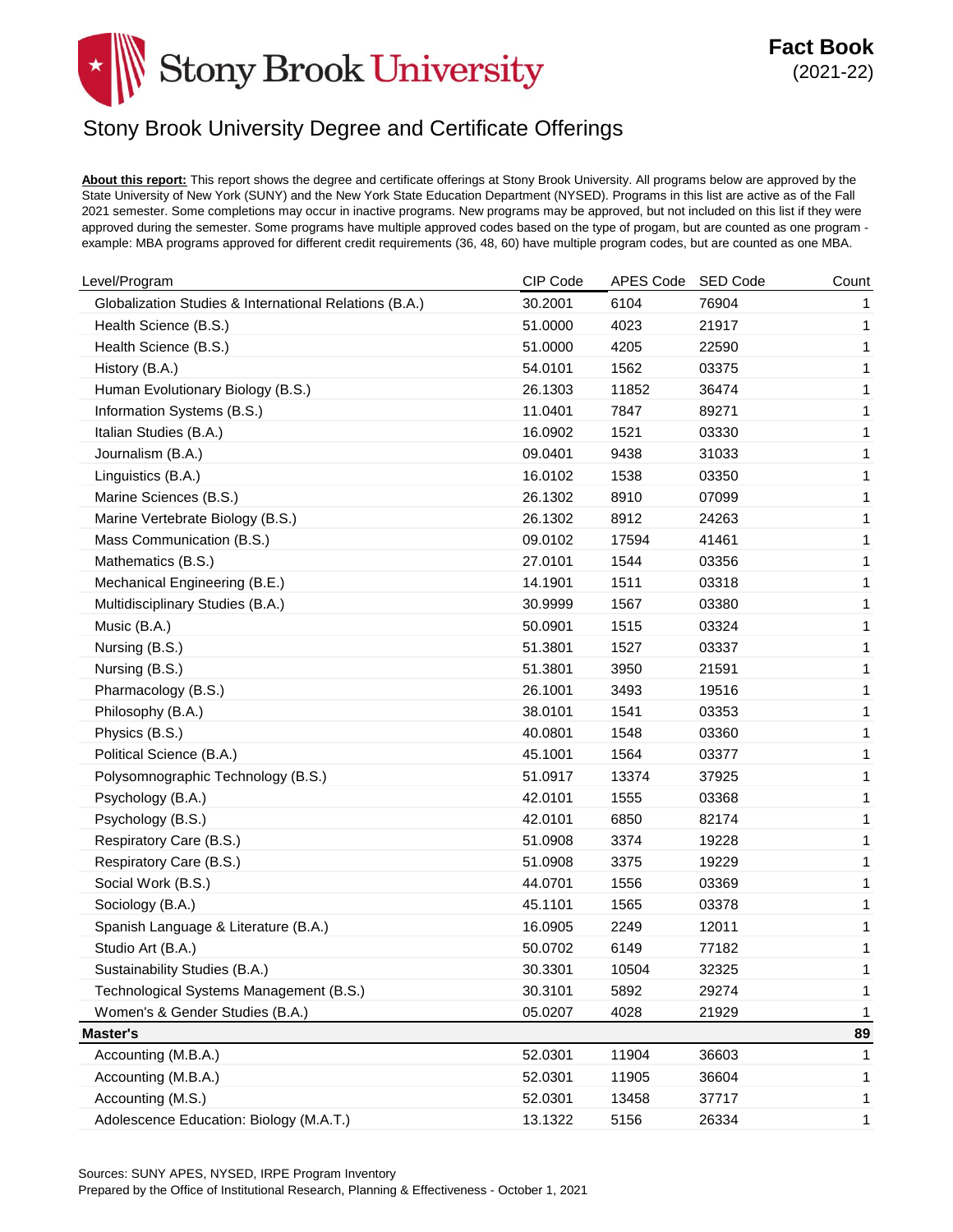

| Level/Program                                            | CIP Code | APES Code SED Code |       | Count        |
|----------------------------------------------------------|----------|--------------------|-------|--------------|
| Adolescence Education: Chemistry (M.A.T.)                | 13.1323  | 5160               | 26338 | 1            |
| Adolescence Education: Earth Science (M.A.T.)            | 13.1337  | 5163               | 26341 | $\mathbf{1}$ |
| Adolescence Education: English (M.A.T.)                  | 13.1305  | 5140               | 26318 | $\mathbf{1}$ |
| Adolescence Education: French (M.A.T.)                   | 13.1325  | 5145               | 26323 | $\mathbf{1}$ |
| Adolescence Education: Italian (M.A.T.)                  | 13.1306  | 5149               | 26327 | $\mathbf 1$  |
| Adolescence Education: Mathematics (M.A.T.)              | 13.1311  | 5615               | 28197 | $\mathbf 1$  |
| Adolescence Education: Physics (M.A.T.)                  | 13.1329  | 5154               | 26332 | $\mathbf{1}$ |
| Adolescence Education: Social Studies (M.A.T.)           | 13.1318  | 5165               | 26343 | $\mathbf{1}$ |
| Adolescence Education: Spanish (M.A.T.)                  | 13.1330  | 8600               | 29539 | $\mathbf{1}$ |
| Adult-Gerontology Primary Care Nurse Practitioner (M.S.) | 51.3803  | 7913               | 90078 | $\mathbf{1}$ |
| Africana Studies (M.A.)                                  | 05.0201  | 10128              | 31873 | $\mathbf{1}$ |
| Anthropology (M.A.)                                      | 45.0201  | 2269               | 12033 | $\mathbf{1}$ |
| Applied Health Informatics (M.S.)                        | 51.2706  | 11804              | 36696 | $\mathbf{1}$ |
| Applied Mathematics & Statistics (M.S.)                  | 27.0301  | 1513               | 03321 | $\mathbf{1}$ |
| Art History & Criticism (M.A.)                           | 50.0703  | 7100               | 83262 | $\mathbf 1$  |
| Biochemistry & Cell Biology (M.S.)                       | 26.0205  | 10934              | 33993 | $\mathbf{1}$ |
| Biological Science (M.A.)                                | 26.0101  | 1431               | 03231 | $\mathbf{1}$ |
| Biomedical Engineering (M.S.)                            | 14.0501  | 3921               | 21494 | $\mathbf{1}$ |
| Biomedical Informatics (M.S.)                            | 51.2706  | 13480              | 38013 | $\mathbf{1}$ |
| Biomedical Sciences (M.S.)                               | 26.0102  | 6682               | 81142 | $\mathbf 1$  |
| Business Administration (M.B.A.)                         | 52.0201  | 4190               | 22530 | $\mathbf{1}$ |
| <b>Business Administration (M.B.A.)</b>                  | 52.0201  | 4191               | 22531 | $\mathbf{1}$ |
| Chemical & Molecular Engineering (M.S.)                  | 14.0702  | 13105              | 37458 | $\mathbf{1}$ |
| Chemistry (M.S.)                                         | 40.0501  | 2261               | 12024 | 1            |
| Civil Engineering (M.S.)                                 | 14.0801  | 13251              | 37230 | $\mathbf 1$  |
| Computational Linguistics (M.A.)                         | 30.4801  | 13672              | 38812 | $\mathbf{1}$ |
| Computer Engineering (M.S.)                              | 14.0901  | 10245              | 32156 | $\mathbf 1$  |
| Computer Science (M.S.)                                  | 11.0701  | 1504               | 03310 | $\mathbf{1}$ |
| Contemporary Asian Studies (M.A.)                        | 05.0206  | 11342              | 36793 | 1            |
| Creative Writing (M.F.A.)                                | 23.1302  | 10110              | 31532 | $\mathbf{1}$ |
| Cultural Analysis & Theory (M.A.)                        | 16.0104  | 5908               | 29300 | 1            |
| Economics (M.A.)                                         | 45.0601  | 2271               | 12035 | 1            |
| Electrical Engineering (M.S.)                            | 14.1001  | 1469               | 03273 | 1            |
| English (M.A.)                                           | 23.0101  | 2253               | 12015 | 1            |
| Epidemiology & Clinical Research (M.S.)                  | 51.1401  | 13487              | 37716 | $\mathbf{1}$ |
| Family Nurse Practitioner (M.S.)                         | 51.3805  | 3852               | 21234 | 1            |
| Film (M.F.A.)                                            | 50.0601  | 13305              | 37090 | 1            |
| Finance (M.B.A.)                                         | 52.0899  | 11674              | 36415 | 1            |
| Finance (M.B.A.)                                         | 52.0899  | 11675              | 36417 | 1            |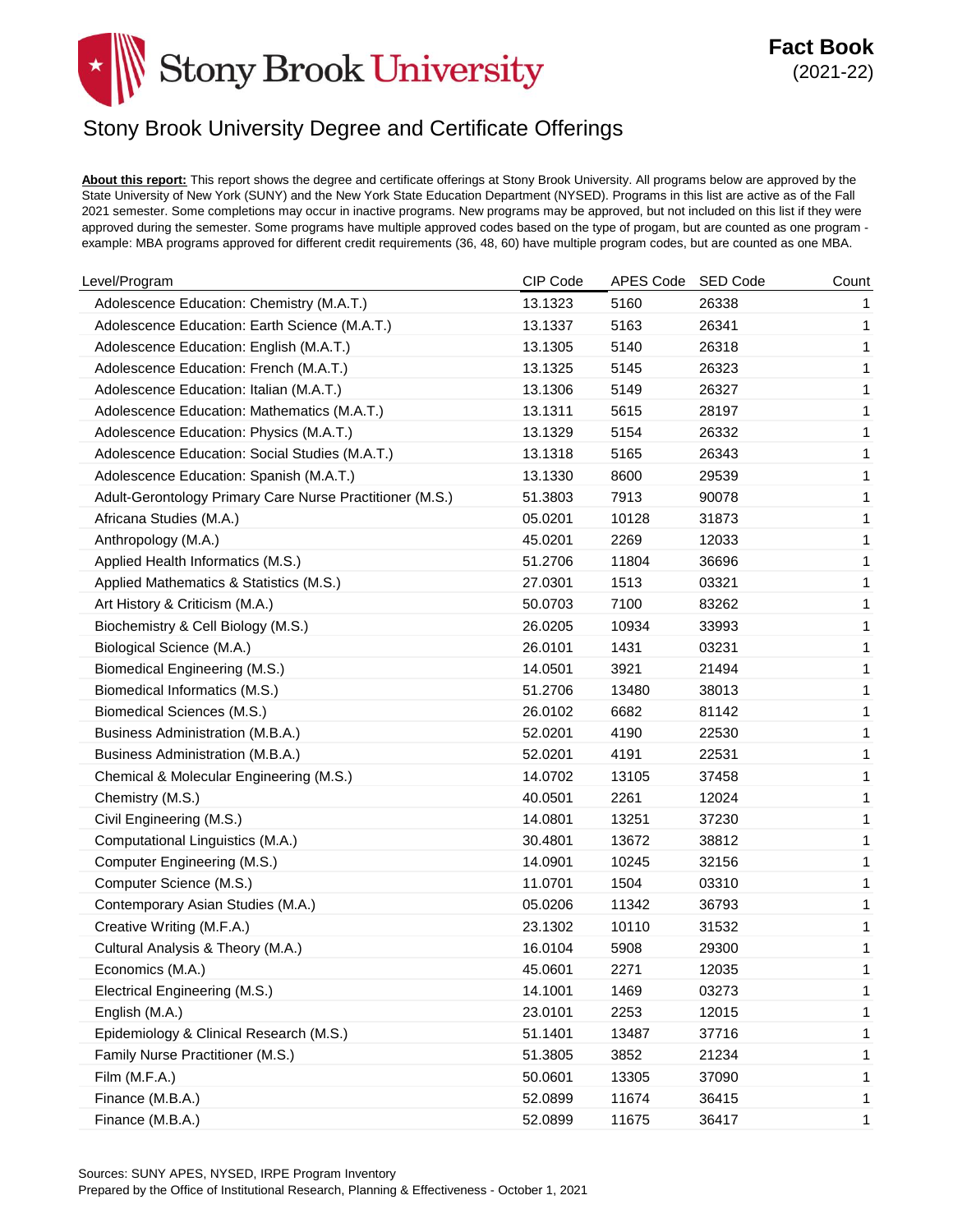

| Level/Program                                              | CIP Code | APES Code | SED Code | Count        |
|------------------------------------------------------------|----------|-----------|----------|--------------|
| Finance (M.S.)                                             | 52.0801  | 13206     | 37536    | 1            |
| Geosciences (M.S.)                                         | 40.0601  | 2264      | 12027    | $\mathbf 1$  |
| Health Administration (M.H.A.)                             | 51.0701  | 13426     | 38726    | $\mathbf{1}$ |
| Health Care Management (M.B.A.)                            | 51.0701  | 11921     | 36797    | 1            |
| Health Care Management (M.B.A.)                            | 51.0701  | 11922     | 36796    | $\mathbf{1}$ |
| Higher Education Administration (M.A.)                     | 13.0406  | 11151     | 34108    | 1            |
| Hispanic Languages & Literature (M.A.)                     | 16.0905  | 1522      | 03331    | $\mathbf 1$  |
| History (M.A.)                                             | 54.0101  | 2273      | 12037    | $\mathbf{1}$ |
| History of Philosophies, East & West (M.A.)                | 38.0101  | 11741     | 37245    | 1            |
| Human Resource Management (M.S.)                           | 52.1001  | 7757      | 89062    | $\mathbf{1}$ |
| Journalism (M.S.)                                          | 09.0401  | 10910     | 33854    | $\mathbf{1}$ |
| Liberal Studies (M.A.)                                     | 24.0101  | 1568      | 03381    | $\mathbf 1$  |
| Linguistics (M.A.)                                         | 16.0102  | 7134      | 83392    | $\mathbf{1}$ |
| Marine & Atmospheric Science (M.S.)                        | 30.3201  | 6379      | 03308    | 1            |
| Marine Conservation & Policy (M.A.)                        | 03.0205  | 10954     | 33749    | $\mathbf{1}$ |
| Marketing (M.B.A.)                                         | 52.1401  | 11676     | 36416    | $\mathbf{1}$ |
| Marketing (M.B.A.)                                         | 52.1401  | 11678     | 36418    | $\mathbf 1$  |
| Materials Science & Engineering (M.S.)                     | 14.1801  | 1512      | 03320    | $\mathbf{1}$ |
| Mathematics (M.A.)                                         | 27.0101  | 2255      | 12018    | $\mathbf 1$  |
| Mechanical Engineering (M.S.)                              | 14.1901  | 1481      | 03286    | $\mathbf{1}$ |
| Medical Humanities, Compassionate Care, & Bioethics (M.A.) | 26.9999  | 11519     | 35189    | $\mathbf{1}$ |
| Medical Molecular Biology (M.S.)                           | 26.9999  | 13589     | 38549    | $\mathbf{1}$ |
| Medical Molecular Biology (M.S.)                           | 51.0999  | 15896     | 38548    | $\mathbf{1}$ |
| Music (M.A.)                                               | 50.0901  | 2243      | 12005    | 1            |
| Music Performance (M.M.)                                   | 50.0903  | 2242      | 12004    | $\mathbf{1}$ |
| Neonatal Nurse Practitioner (M.S.)                         | 51.3806  | 3447      | 19416    | $\mathbf{1}$ |
| Nurse - Midwifery (M.S.)                                   | 51.3807  | 3550      | 19852    | $\mathbf 1$  |
| Nursing Education (M.S.)                                   | 51.3203  | 8453      | 35758    | $\mathbf{1}$ |
| Nursing Leadership (M.S.)                                  | 51.3802  | 11512     | 36539    | 1            |
| Nutrition (M.S.)                                           | 51.3102  | 11507     | 35640    | $\mathbf{1}$ |
| Occupational Therapy (M.S.)                                | 51.2306  | 8385      | 37483    | 1            |
| Pediatric Primary Care Nurse Practitioner (M.S.)           | 51.3809  | 7915      | 90080    | 1            |
| Philosophy (M.A.)                                          | 38.0101  | 3223      | 14998    | 1            |
| Physician Assistant (M.S.)                                 | 51.0912  | 2252      | 29495    | 1            |
| Physician Assistant Post-Professional (M.S.)               | 51.0912  | 9933      | 31160    | 1            |
| Physics (M.A.)                                             | 40.0801  | 2258      | 12021    | 1            |
| Physics (M.S.)                                             | 40.0801  | 7390      | 85374    | 1            |
| Political Science (M.A.)                                   | 45.1001  | 1563      | 03376    | 1            |
| Psychiatric-Mental Health Nurse Practitioner (M.S.)        | 51.3810  | 2251      | 12013    | 1            |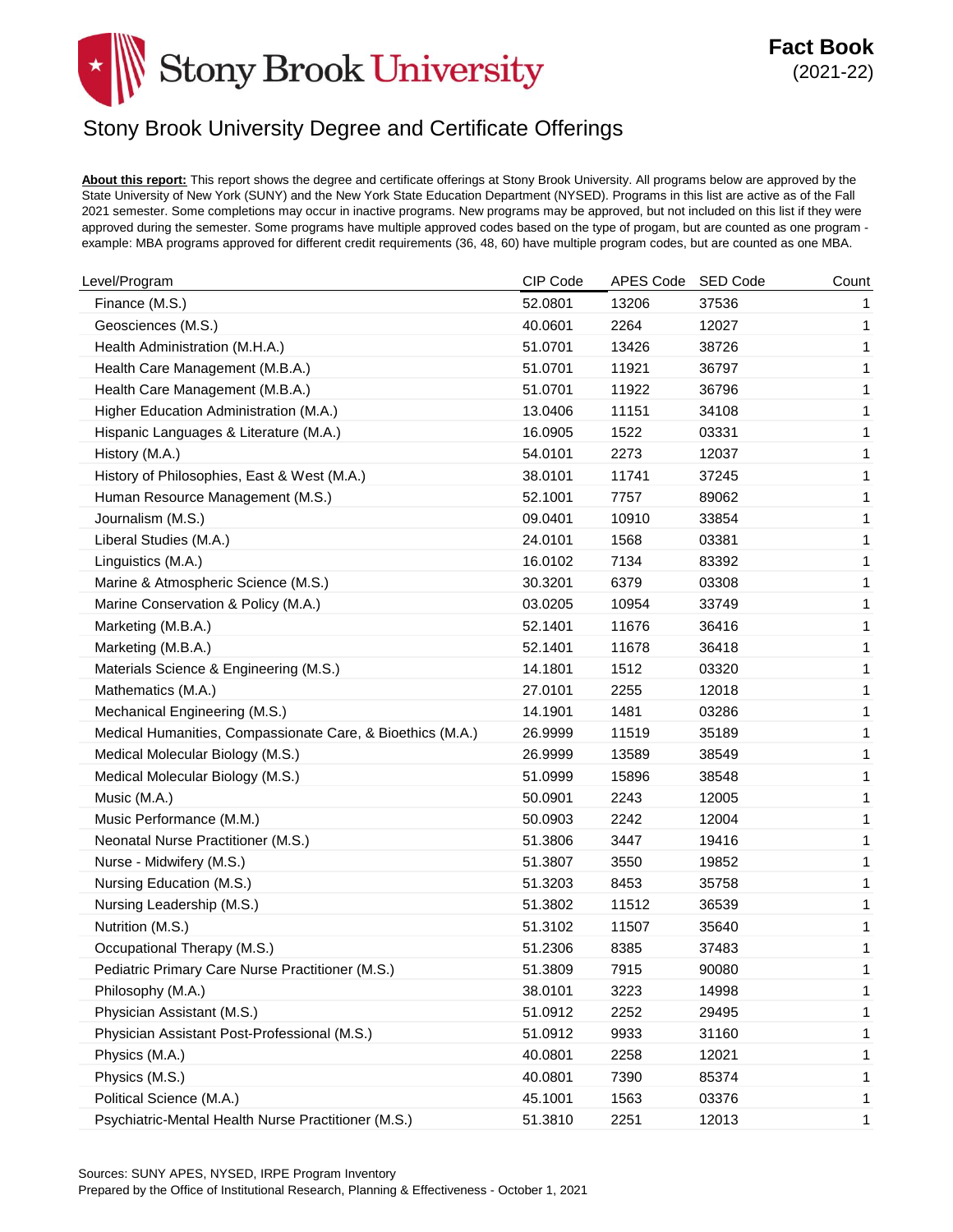

| Level/Program                                              | CIP Code | <b>APES Code</b> | SED Code | Count        |
|------------------------------------------------------------|----------|------------------|----------|--------------|
| Psychology (M.A.)                                          | 42.0101  | 2267             | 12030    | 1            |
| Public Health (M.P.H.)                                     | 51.2201  | 5749             | 28755    | $\mathbf{1}$ |
| Public Policy (M.A.)                                       | 44.0501  | 4513             | 23650    | $\mathbf{1}$ |
| Romance Languages & Literature (M.A.)                      | 16.0900  | 1517             | 03326    | 1            |
| Science Communication (M.S.)                               | 09.0100  | 17631            | 41462    | $\mathbf 1$  |
| Social Work (M.S.W.)                                       | 44.0701  | 1557             | 03370    | 1            |
| Social Work (M.S.W.)                                       | 44.0701  | 9424             | 30481    | $\mathbf 1$  |
| Sociology (M.A.)                                           | 45.1101  | 2276             | 12040    | $\mathbf{1}$ |
| Speech-Language Pathology (M.S.)                           | 51.0203  | 13533            | 39176    | 1            |
| Studio Art (M.F.A.)                                        | 50.0702  | 7363             | 85262    | 1            |
| Teaching English To Speakers Of Other Languages (M.A.)     | 13.1401  | 5142             | 26320    | 1.           |
| Technological Systems Management (M.S.)                    | 14.9999  | 6878             | 82310    | 1            |
| Television Writing (M.F.A.)                                | 50.0504  | 17866            | 41226    | 1            |
| Women's, Gender, & Sexuality Studies (M.A.)                | 05.0207  | 16119            | 39159    | 1            |
| <b>Doctor's - Professional Practice</b>                    |          |                  |          | 11           |
| Adult-Gerontology Primary Care Nurse Practitioner (D.N.P.) | 51.3803  | 10588            | 32083    | 1            |
| Dentistry (D.D.S.)                                         | 51.0401  | 1528             | 03338    | 1            |
| Family Nurse Practitioner (D.N.P.)                         | 51.3805  | 10592            | 32087    | $\mathbf{1}$ |
| Medicine (M.D.)                                            | 51.1201  | 1529             | 03339    | 1            |
| Medicine (M.D.)                                            | 51.1201  | 16733            | 39250    | $\mathbf 1$  |
| Neonatal Nurse Practitioner (D.N.P.)                       | 51.3806  | 10590            | 32085    | $\mathbf{1}$ |
| Nurse - Midwifery (D.N.P.)                                 | 51.3807  | 10591            | 32086    | 1.           |
| Pediatric Primary Care Nurse Practitioner (D.N.P.)         | 51.3809  | 10594            | 32089    | $\mathbf{1}$ |
| Physical Therapy (D.P.T.)                                  | 51.2308  | 5131             | 26309    | 1            |
| Physical Therapy Post-Professional (D.P.T.)                | 51.2308  | 5416             | 27400    | $\mathbf{1}$ |
| Psychiatric-Mental Health Nurse Practitioner (D.N.P.)      | 51.3810  | 10593            | 32088    | $\mathbf{1}$ |
| Women's Health Nurse Practitioner (D.N.P.)                 | 51.3822  | 10589            | 32084    | 1            |
| Doctor's - Research/Scholarship                            |          |                  |          | 50           |
| Anatomical Sciences (Ph.D.)                                | 26.0403  | 3258             | 15267    | 1            |
| Anthropology (Ph.D.)                                       | 45.0201  | 2270             | 12034    | 1            |
| Applied Mathematics & Statistics (Ph.D.)                   | 27.0301  | 2241             | 12002    | 1            |
| Art History & Criticism (Ph.D.)                            | 50.0703  | 3491             | 19512    | 1            |
| Biochemistry & Structural Biology (Ph.D.)                  | 26.0205  | 3256             | 15265    | 1            |
| Biomedical Engineering (Ph.D.)                             | 14.0501  | 3919             | 21492    | 1            |
| Biomedical Informatics (Ph.D.)                             | 51.2706  | 13259            | 38251    | 1            |
| Chemical & Molecular Engineering (Ph.D.)                   | 14.0702  | 13106            | 37462    | 1            |
| Chemistry (Ph.D.)                                          | 40.0501  | 2262             | 12025    | 1            |
| Civil Engineering (Ph.D.)                                  | 14.0801  | 13108            | 37669    | 1            |
| Clinical Psychology (Ph.D.)                                | 42.2801  | 8157             | 92084    | 1            |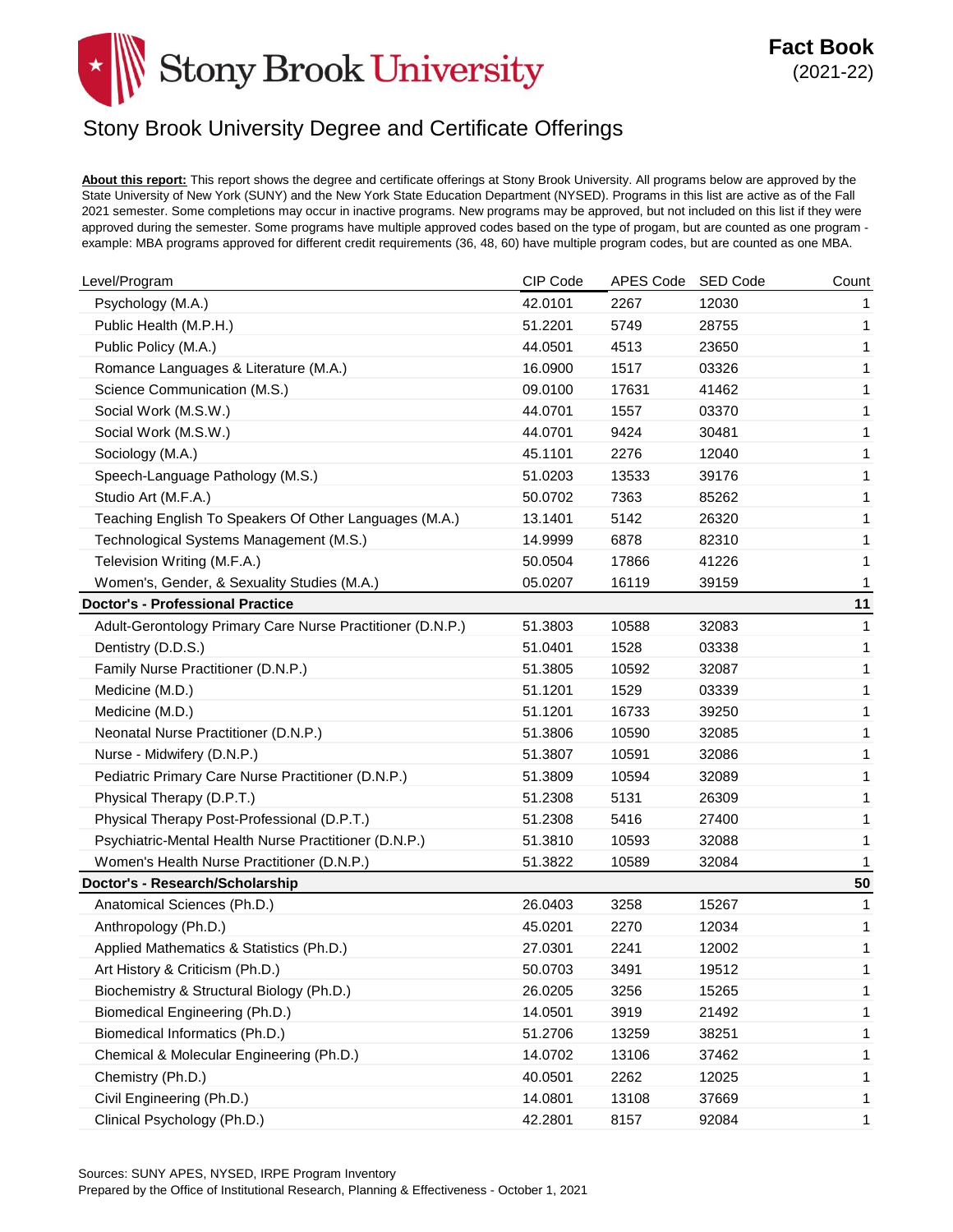

| Level/Program                                          | CIP Code | APES Code SED Code |       | Count        |
|--------------------------------------------------------|----------|--------------------|-------|--------------|
| Cognitive Science (Ph.D.)                              | 30.2501  | 8158               | 92085 | 1.           |
| Computer Engineering (Ph.D.)                           | 14.0901  | 10246              | 31822 | $\mathbf{1}$ |
| Computer Science (Ph.D.)                               | 11.0701  | 1463               | 03266 | $\mathbf{1}$ |
| Cultural Analysis & Theory (Ph.D.)                     | 16.0104  | 5909               | 29301 | $\mathbf{1}$ |
| Ecology & Evolution (Ph.D.)                            | 26.1301  | 3254               | 15263 | $\mathbf{1}$ |
| Economics (Ph.D.)                                      | 45.0601  | 2272               | 12036 | 1            |
| Electrical Engineering (Ph.D.)                         | 14.1001  | 1473               | 03278 | $\mathbf{1}$ |
| English (Ph.D.)                                        | 23.0101  | 2254               | 12016 | $\mathbf{1}$ |
| Genetics (Ph.D.)                                       | 26.0801  | 3255               | 15264 | $\mathbf{1}$ |
| Geosciences (Ph.D.)                                    | 40.0601  | 2265               | 12028 | $\mathbf{1}$ |
| Health & Rehabilitation Sciences (Ph.D.)               | 51.2314  | 10713              | 35205 | $\mathbf 1$  |
| Hispanic Languages & Literature (Ph.D.)                | 16.0905  | 2248               | 12010 | $\mathbf{1}$ |
| History (Ph.D.)                                        | 54.0101  | 2274               | 12038 | $\mathbf{1}$ |
| Integrative Neuroscience (Ph.D.)                       | 26.1501  | 8156               | 92083 | $\mathbf{1}$ |
| Linguistics (Ph.D.)                                    | 16.0102  | 8220               | 92301 | $\mathbf{1}$ |
| Marine & Atmospheric Science (Ph.D.)                   | 30.3201  | 1502               | 78789 | $\mathbf{1}$ |
| Materials Science & Engineering (Ph.D.)                | 14.1801  | 2240               | 12001 | $\mathbf{1}$ |
| Mathematics (Ph.D.)                                    | 27.0101  | 2256               | 12019 | $\mathbf{1}$ |
| Mechanical Engineering (Ph.D.)                         | 14.1901  | 1489               | 03294 | $\mathbf{1}$ |
| Molecular & Cellular Biology (Ph.D.)                   | 26.0204  | 3259               | 15268 | $\mathbf{1}$ |
| Molecular & Cellular Pharmacology (Ph.D.)              | 26.1002  | 3262               | 15271 | $\mathbf{1}$ |
| Molecular Genetics & Microbiology (Ph.D.)              | 26.0503  | 3260               | 15269 | $\mathbf{1}$ |
| Molecular Genetics and Microbiology (Ph.D.)            | 26.0503  | 18064              | 41336 | $\mathbf{1}$ |
| Music (Ph.D.)                                          | 50.0901  | 6215               | 77465 | $\mathbf{1}$ |
| Music Performance (D.M.A.)                             | 50.0903  | 6216               | 77466 | $\mathbf{1}$ |
| Neuroscience (Ph.D.)                                   | 26.1501  | 3257               | 15266 | $\mathbf{1}$ |
| Nursing (Ph.D.)                                        | 51.3808  | 13494              | 39271 | $\mathbf{1}$ |
| Oral Biology & Pathology (Ph.D.)                       | 51.0503  | 3261               | 15270 | $\mathbf{1}$ |
| Philosophy (Ph.D.)                                     | 38.0101  | 1540               | 03352 | $\mathbf{1}$ |
| Physics (Ph.D.)                                        | 40.0801  | 2259               | 12022 | $\mathbf{1}$ |
| Physiology & Biophysics (Ph.D.)                        | 26.0999  | 3263               | 15272 | 1            |
| Political Science (Ph.D.)                              | 45.1001  | 2275               | 12039 | 1            |
| Population Health & Clinical Outcomes Research (Ph.D.) | 51.9999  | 10127              | 32390 | 1            |
| Science Education (Ph.D.)                              | 13.1316  | 10487              | 33479 | 1            |
| Social Welfare (Ph.D.)                                 | 44.0701  | 3645               | 20253 | 1            |
| Social/ Health Psychology (Ph.D.)                      | 42.2707  | 8160               | 92087 | 1            |
| Sociology (Ph.D.)                                      | 45.1101  | 2277               | 12041 | 1            |
| Technology, Policy, & Innovation (Ph.D.)               | 14.9999  | 10518              | 32623 | 1            |
| Women's, Gender, & Sexuality Studies (Ph.D.)           | 05.0207  | 16121              | 39546 | 1            |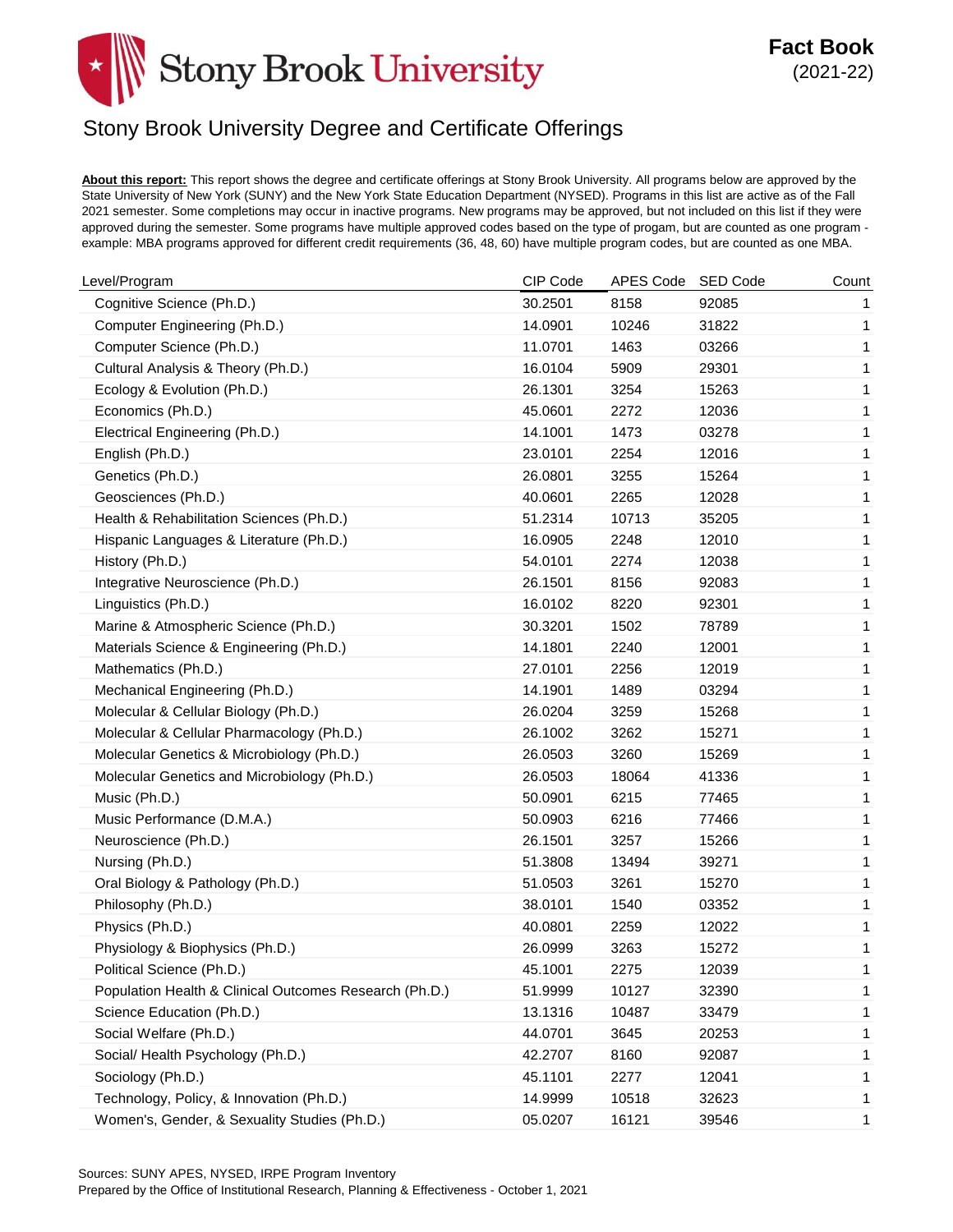

| Level/Program                                                                  | CIP Code | APES Code SED Code |       | Count        |
|--------------------------------------------------------------------------------|----------|--------------------|-------|--------------|
| <b>Post-Baccalaureate</b>                                                      |          |                    |       | 41           |
| Acting (Adv Cert)                                                              | 50.0506  | 11714              | 36943 | 1            |
| Africana Studies (Adv Cert)                                                    | 05.0201  | 11050              | 33589 | 1            |
| Art & Philosophy (Adv Cert)                                                    | 38.0101  | 4178               | 22470 | $\mathbf{1}$ |
| <b>Bilingual Education Extension (Adv Cert)</b>                                | 13.0201  | 16435              | 39167 | 1            |
| <b>Biomedical Informatics (Adv Cert)</b>                                       | 51.2706  | 13258              | 38012 | 1            |
| Children's Literature (Adv Cert)                                               | 23.1405  | 11880              | 36762 | 1            |
| Civil Engineering (Adv Cert)                                                   | 14.0801  | 13109              | 37231 | 1            |
| Clinical Research (Adv Cert)                                                   | 51.1099  | 9821               | 31128 | 1            |
| Clinically Rich Intensive Teacher Institute - Bilingual Extension (Adv 13.0201 |          | 17555              | 40554 | 1            |
| Clinically Rich Intensive Teacher Institute - TESOL (Adv Cert)                 | 13.1401  | 17554              | 40566 | 1            |
| Coaching (Adv Cert)                                                            | 13.1314  | 10488              | 89338 | 1            |
| Cognitive Neuroscience (Adv Cert)                                              | 30.2501  | 11762              | 35969 | 1            |
| Communicating Science (Adv Cert)                                               | 09.0100  | 16041              | 38376 | 1            |
| Creative Writing (Adv Cert)                                                    | 23.1302  | 11078              | 33690 | 1            |
| Data & Computational Science (Adv Cert)                                        | 30.3001  | 15773              | 39441 | 1            |
| Disability Studies (Adv Cert)                                                  | 05.0210  | 16037              | 38375 | 1            |
| <b>Educational Computing (Adv Cert)</b>                                        | 11.9999  | 18047              | 41290 | 1            |
| Engineering Machine Learning Systems (Adv Cert)                                | 14.0901  | 16628              | 39245 | 1            |
| Engineering the Internet of Things (Adv Cert)                                  | 14.0901  | 16629              | 39246 | 1            |
| Environmental Management (Adv Cert)                                            | 26.1301  | 7864               | 89311 | 1            |
| Finance (Adv Cert)                                                             | 52.0801  | 8532               | 29543 | 1            |
| Geospatial Science (Adv Cert)                                                  | 40.0699  | 11578              | 35690 | 1            |
| Geospatial Science (Adv Cert)                                                  | 40.0699  | 11684              | 35777 | 1            |
| Health Care Management (Adv Cert)                                              | 51.0701  | 7907               | 90062 | 1            |
| Health Communications (Adv Cert)                                               | 09.0905  | 11166              | 33853 | 1            |
| Health Education & Promotion (Adv Cert)                                        | 51.2207  | 11571              | 35457 | 1            |
| Higher Education Administration (Adv Cert)                                     | 13.0406  | 10861              | 34109 | 1            |
| Human Resource Management (Adv Cert)                                           | 52.1001  | 7359               | 85250 | 1            |
| Industrial Management (Adv Cert)                                               | 52.0205  | 4217               | 22628 | 1            |
| Life Sciences Innovations and Entrepreneurship (Adv Cert)                      | 52.0799  | 17917              | 41727 | 1            |
| Media, Art, Culture & Technology (Adv Cert)                                    | 24.0199  | 13743              | 38075 | 1            |
| Medical Molecular Biology (Adv Cert)                                           | 51.0999  | 13589              | 38549 | 1            |
| Networking & Wireless Communications (Adv Cert)                                | 14.1004  | 13470              | 37621 | 1.           |
| Nutrition (Adv Cert)                                                           | 51.3102  | 11508              | 35641 | 1            |
| Oceanic Science (Adv Cert)                                                     | 40.0607  | 3893               | 21441 | 1            |
| Operations Research (Adv Cert)                                                 | 14.3701  | 4019               | 21912 | 1.           |
| Quantitative Finance (Adv Cert)                                                | 52.0801  | 10113              | 31175 | 1            |
| Quantitative Methods (Adv Cert)                                                | 42.2708  | 11763              | 35968 | 1            |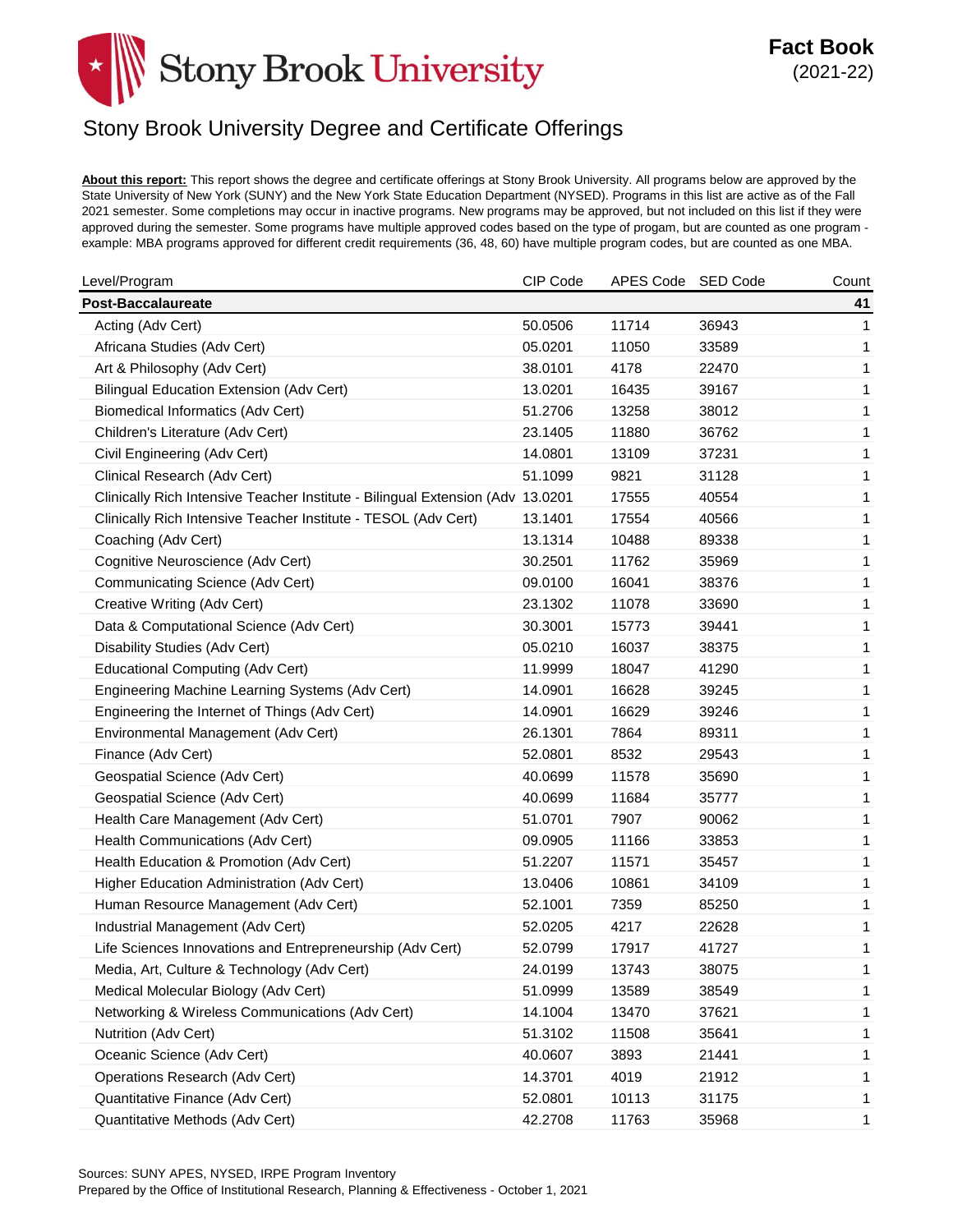

**About this report:** This report shows the degree and certificate offerings at Stony Brook University. All programs below are approved by the State University of New York (SUNY) and the New York State Education Department (NYSED). Programs in this list are active as of the Fall 2021 semester. Some completions may occur in inactive programs. New programs may be approved, but not included on this list if they were approved during the semester. Some programs have multiple approved codes based on the type of progam, but are counted as one program example: MBA programs approved for different credit requirements (36, 48, 60) have multiple program codes, but are counted as one MBA.

| Level/Program                                                | CIP Code | APES Code SED Code |       | Count        |
|--------------------------------------------------------------|----------|--------------------|-------|--------------|
| Science Training & Research to Inform Decisions (Adv Cert)   | 09.0908  | 16438              | 39138 | 1.           |
| Teaching and Learning with Technology (Adv Cert)             | 11.9999  | 3621               | 20202 | 1            |
| Teaching Writing (Adv Cert)                                  | 23.9999  | 5188               | 26497 | 1            |
| Women's, Gender, & Sexuality Studies (Adv Cert)              | 05.0207  | 16120              | 90307 | 1            |
| Women's, Gender, & Sexuality Studies (Adv Cert)              | 05.0207  | 7948               | 90307 | 1            |
| <b>Post-Master's</b>                                         |          |                    |       | 14           |
| Adult-Gerontology Primary Care Nurse Practitioner (Adv Cert) | 51.3803  | 8256               | 92400 | $\mathbf{1}$ |
| Educational Leadership (Adv Cert)                            | 13.0401  | 10240              | 31598 | 1            |
| Educational Leadership (Adv Cert)                            | 13.0408  | 10854              | 32917 | 1            |
| Endodontics (Adv Cert)                                       | 51.0506  | 3891               | 21438 | 1            |
| Family Nurse Practitioner (Adv Cert)                         | 51.3805  | 3851               | 21233 | 1            |
| Neonatal Nurse Practitioner (Adv Cert)                       | 51.3806  | 3448               | 19417 | 1            |
| Nurse - Midwifery (Adv Cert)                                 | 51.3807  | 3552               | 19854 | 1            |
| Nursing Education (Adv Cert)                                 | 51.3203  | 8483               | 35759 | 1            |
| Nursing Leadership (Adv Cert)                                | 51.3802  | 11511              | 36540 | 1            |
| Orthodontics (Adv Cert)                                      | 51.0508  | 8120               | 91573 | $\mathbf{1}$ |
| Pediatric Primary Care Nurse Practitioner (Adv Cert)         | 51.3809  | 8255               | 92399 | 1            |
| Periodontics (Adv Cert)                                      | 51.0510  | 8121               | 91574 | 1            |
| Psychiatric-Mental Health Nurse Practitioner (Adv Cert)      | 51.3810  | 8257               | 92401 | 1            |
| Scholars in Biomedical Sciences (Adv Cert)                   | 26.0102  | 11967              | 36947 | 1            |
| School District Business Leadership (Adv Cert)               | 13.0411  | 10855              | 32918 | 1            |
| School District Business Leadership (Adv Cert)               | 13.0411  | 8551               | 29335 | 1            |
| <b>Grand Total</b>                                           |          |                    |       | 273          |

### **Undergraduate Teacher Preparation Programs**

| <b>Bachelor's</b>                            |         |      |       | 15 |
|----------------------------------------------|---------|------|-------|----|
| Adolescence Education: Biology (B.S.)        | 13.1322 | 5155 | 26333 |    |
| Adolescence Education: Chemistry (B.A.)      | 13.1323 | 5157 | 26335 | 1  |
| Adolescence Education: Chemistry (B.S.)      | 13.1323 | 5159 | 26337 | 1. |
| Adolescence Education: Earth Science (B.A.)  | 13.1337 | 5161 | 26339 | 1  |
| Adolescence Education: Earth Science (B.S.)  | 13.1337 | 5162 | 26340 | 1  |
| Adolescence Education: English (B.A.)        | 13.1305 | 5139 | 26317 | 1  |
| Adolescence Education: French (B.A.)         | 13.1325 | 5144 | 26322 | 1  |
| Adolescence Education: Italian (B.A.)        | 13.1306 | 5148 | 26326 | 1  |
| Adolescence Education: Mathematics (B.S.)    | 13.1311 | 5143 | 26321 | 1  |
| Adolescence Education: Physics (B.S.)        | 13.1329 | 5153 | 26331 | 1  |
| Adolescence Education: Social Studies (B.A.) | 13.1318 | 5164 | 26342 | 1. |
| Adolescence Education: Spanish (B.A.)        | 13.1330 | 5152 | 26330 | 1  |

Sources: SUNY APES, NYSED, IRPE Program Inventory Prepared by the Office of Institutional Research, Planning & Effectiveness - October 1, 2021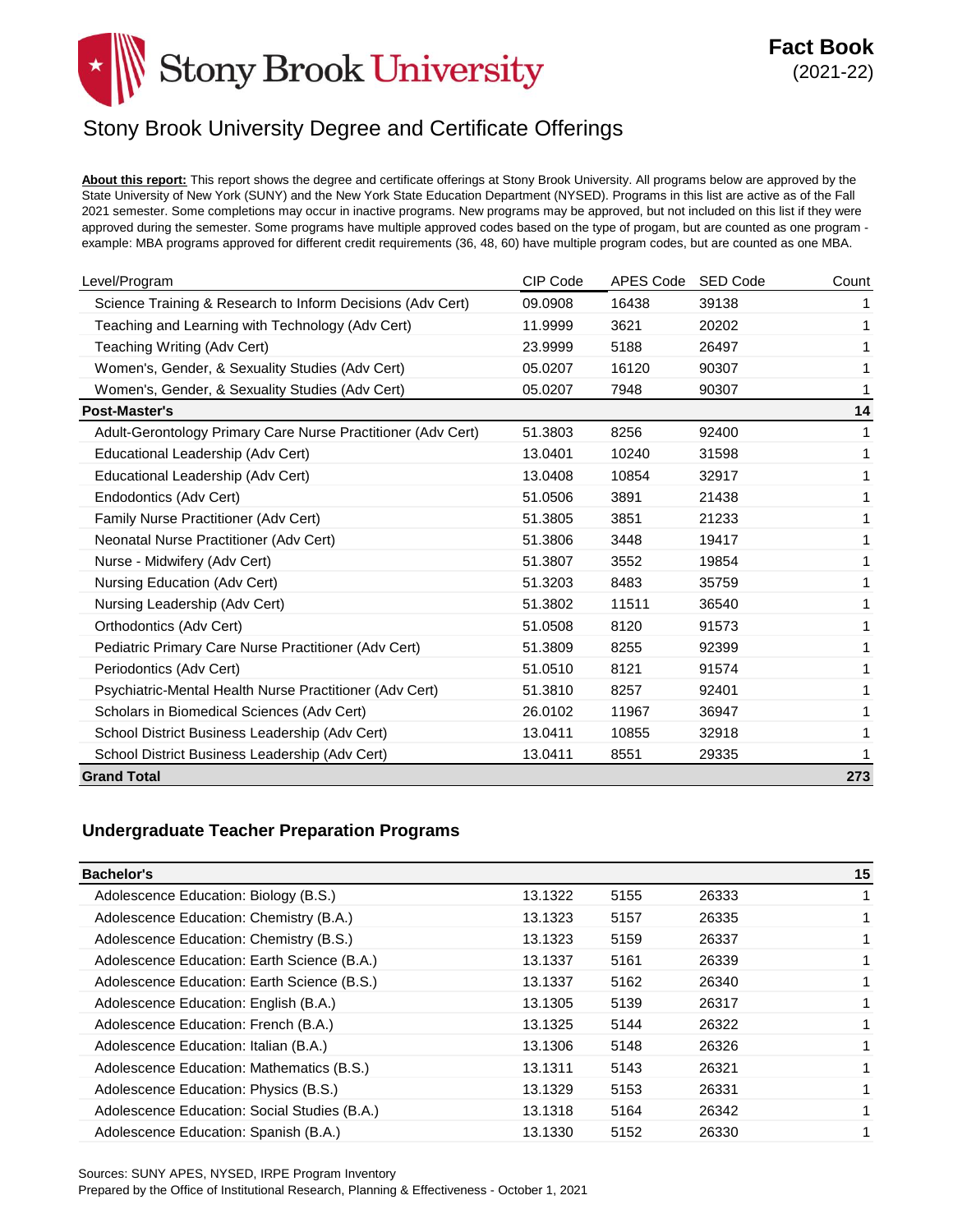

**About this report:** This report shows the degree and certificate offerings at Stony Brook University. All programs below are approved by the State University of New York (SUNY) and the New York State Education Department (NYSED). Programs in this list are active as of the Fall 2021 semester. Some completions may occur in inactive programs. New programs may be approved, but not included on this list if they were approved during the semester. Some programs have multiple approved codes based on the type of progam, but are counted as one program example: MBA programs approved for different credit requirements (36, 48, 60) have multiple program codes, but are counted as one MBA.

| Level/Program                                                                              | CIP Code | APES Code SED Code |       | Count |
|--------------------------------------------------------------------------------------------|----------|--------------------|-------|-------|
| Asian and Asian American Studies: Adolescent Education -<br>Chinese, Grades 7 - 12 (B.A.)  | 13.1306  | 10996              | 33975 |       |
| Asian and Asian American Studies: Adolescent Education -<br>Japanese, Grades 7 - 12 (B.A.) | 13.1306  | 10997              | 33974 |       |
| Asian and Asian American Studies: Adolescent Education -<br>Korean, Grades 7 - 12 (B.A.)   | 13.1306  | 11782              | 36589 |       |
| <b>Grand Total</b>                                                                         |          |                    |       | 15    |

#### **Programs that can be completed 50%-99% online**

| <b>Bachelor's</b>                                            |         |       |       | $\mathbf{2}$     |
|--------------------------------------------------------------|---------|-------|-------|------------------|
| Clinical Laboratory Sciences (B.S.)                          | 51.1005 | 8260  | 93011 | $\mathbf{1}$     |
| Nursing (B.S.)                                               | 51.3801 | 3950  | 21591 | 1                |
| <b>Master's</b>                                              |         |       |       | $\boldsymbol{9}$ |
| Adult-Gerontology Primary Care Nurse Practitioner (M.S.)     | 51.3803 | 7913  | 90078 | 1                |
| Family Nurse Practitioner (M.S.)                             | 51.3805 | 3852  | 21234 | 1                |
| Medical Molecular Biology (M.S.)                             | 51.0999 | 15896 | 38548 | 1                |
| Neonatal Nurse Practitioner (M.S.)                           | 51.3806 | 3447  | 19416 | 1                |
| Nurse - Midwifery (M.S.)                                     | 51.3807 | 3550  | 19852 | 1                |
| Nursing Education (M.S.)                                     | 51.3203 | 8453  | 35758 | 1                |
| Nursing Leadership (M.S.)                                    | 51.3802 | 11512 | 36539 | 1                |
| Pediatric Primary Care Nurse Practitioner (M.S.)             | 51.3809 | 7915  | 90080 | 1                |
| Psychiatric-Mental Health Nurse Practitioner (M.S.)          | 51.3810 | 2251  | 12013 | 1                |
| <b>Doctor's - Professional Practice</b>                      |         |       |       | 7                |
| Adult-Gerontology Primary Care Nurse Practitioner (D.N.P.)   | 51.3803 | 10588 | 32083 | $\mathbf{1}$     |
| Family Nurse Practitioner (D.N.P.)                           | 51.3805 | 10592 | 32087 | 1                |
| Neonatal Nurse Practitioner (D.N.P.)                         | 51.3806 | 10590 | 32085 | 1                |
| Nurse - Midwifery (D.N.P.)                                   | 51.3807 | 10591 | 32086 | 1                |
| Pediatric Primary Care Nurse Practitioner (D.N.P.)           | 51.3809 | 10594 | 32089 | 1                |
| Psychiatric-Mental Health Nurse Practitioner (D.N.P.)        | 51.3810 | 10593 | 32088 | 1                |
| Women's Health Nurse Practitioner (D.N.P.)                   | 51.3822 | 10589 | 32084 | 1                |
| <b>Post-Baccalaureate Certificate</b>                        |         |       |       | 1                |
| Children's Literature (Adv Cert)                             | 23.1405 | 11880 | 36762 | $\mathbf{1}$     |
| <b>Post-Master's Certificate</b>                             |         |       |       | 8                |
| Adult-Gerontology Primary Care Nurse Practitioner (Adv Cert) | 51.3803 | 8256  | 92400 | $\mathbf{1}$     |
| Family Nurse Practitioner (Adv Cert)                         | 51.3805 | 3851  | 21233 | 1                |
| Neonatal Nurse Practitioner (Adv Cert)                       | 51.3806 | 3448  | 19417 | 1                |
| Nurse - Midwifery (Adv Cert)                                 | 51.3807 | 3552  | 19854 | 1                |
| Nursing Education (Adv Cert)                                 | 51.3203 | 8483  | 35759 | 1                |